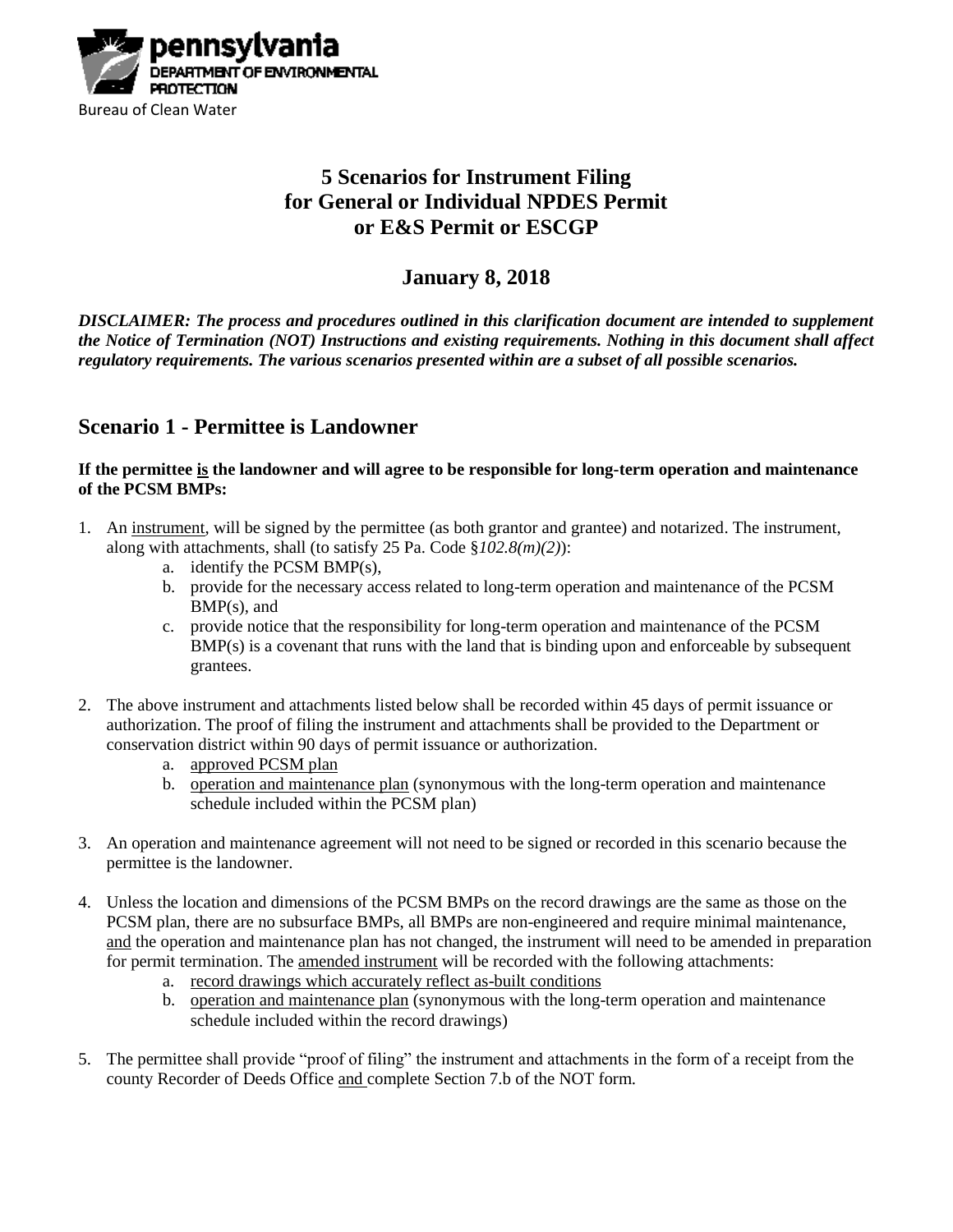# **Scenario 2 - Permittee is not Landowner**

#### **If the permittee is not the landowner, and the landowner will retain ownership and will agree to be responsible for long-term operation and maintenance of the PCSM BMPs:**

- 1. The permittee will provide a copy of the approved PCSM plan, containing an operation and maintenance plan, to the landowner.
- 2. An operation and maintenance agreement will be signed by the landowner to notify the landowner of BMPs and to identify the landowner as the person responsible for long-term operation and maintenance of the stormwater BMPs.
- 3. An instrument, will be signed by the landowner (as both grantor and grantee) and notarized. The instrument, along with attachments, shall (to satisfy 25 Pa. Code §*102.8(m)(2)*):
	- a. identify the PCSM BMP(s),
	- b. provide for the necessary access related to long-term operation and maintenance of the PCSM BMP(s), and
	- c. provide notice that the responsibility for long-term operation and maintenance of the PCSM BMP(s) is a covenant that runs with the land that is binding upon and enforceable by subsequent grantees.
- 4. The above instrument and attachments listed below shall be recorded within 45 days of permit issuance or authorization. The proof of filing the instrument and attachments shall be provided to the Department or conservation district within 90 days of permit issuance or authorization.
	- a. approved PCSM plan
	- b. operation and maintenance plan (synonymous with the long-term operation and maintenance schedule included within the PCSM plan)
	- c. operation and maintenance agreement
- 5. Unless the location and dimensions of the PCSM BMPs on the record drawings are the same as those on the PCSM plan, there are no subsurface BMPs, all BMPs are non-engineered and require minimal maintenance, and the operation and maintenance plan has not changed, the instrument will need to be amended in preparation for permit termination. The amended instrument will be recorded with the following attachments:
	- a. record drawings which accurately reflect as-built conditions
	- b. operation and maintenance plan (typically the operation and maintenance schedule included within the record drawings)
	- c. operation and maintenance agreement
- 6. The permittee shall provide "proof of filing" the instrument and attachments in the form of a receipt from the county Recorder of Deeds Office and complete Section 7.b of the NOT form.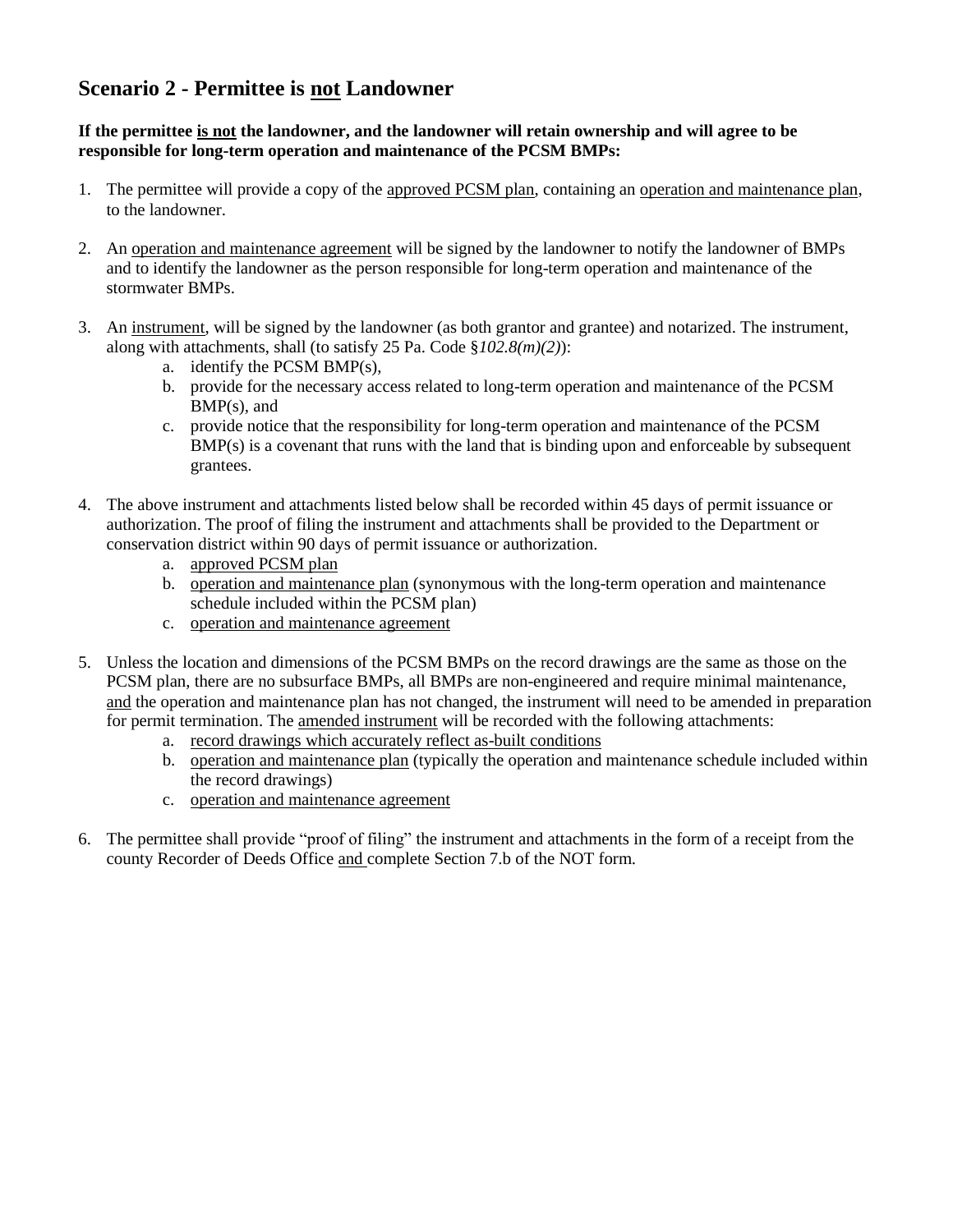# **Scenario 3 - New Planned Community/Property Owners' Association (POA) will be formed**

**If the permittee is the current landowner and is developing a residential subdivision, where all or some of the lots will be sold prior to permit termination and a new (established after permit issuance or authorization) property owners' association (POA) will agree to be responsible for long-term operation and maintenance of the PCSM BMPs:**

- 1. An instrument, will be signed by the permittee (as both grantor and grantee) and notarized. The instrument, along with attachments, shall (to satisfy 25 Pa. Code §*102.8(m)(2)*):
	- a. identify the PCSM BMP(s),
	- b. provide for the necessary access related to long-term operation and maintenance of the PCSM BMP(s), and
	- c. provide notice that the responsibility for long-term operation and maintenance of the PCSM BMP(s) is a covenant that runs with the land that is binding upon and enforceable by subsequent grantees.
- 2. The above instrument and attachments listed below shall be recorded within 45 days of permit issuance or authorization. The proof of filing the instrument and attachments shall be provided to the Department or conservation district within 90 days of permit issuance or authorization.
	- a. approved PCSM plan
	- b. operation and maintenance plan (synonymous with the long-term operation and maintenance schedule included within the PCSM plan)
- 3. Upon the creation of a POA, an operation and maintenance agreement will be signed to identify the POA as the person responsible for long-term operation and maintenance of the stormwater BMPs. A planned community declaration may satisfy this requirement.
- 4. As the properties within the permit boundary are sold, landowner notices shall be signed to notify each new landowner of the BMPs within the permit boundary and to identify the POA as the person responsible for long-term operation and maintenance of the stormwater BMPs. Notice of compliance with this bullet shall be provided to the conservation district or the Department within 45 days from the date of property transfer. A planned community declaration may satisfy this requirement if it includes all items required by the permit condition.
- 5. Unless the location and dimensions of the PCSM BMPs on the record drawings are the same as those on the PCSM plan, there are no subsurface BMPs, all BMPs are non-engineered and require minimal maintenance, and the operation and maintenance plan has not changed, the instrument will need to be amended in preparation for permit termination. The amended instrument will be recorded with the following attachments:
	- a. record drawings which accurately reflect as-built conditions (for entire site)
	- b. operation and maintenance plan (synonymous with the long-term operation and maintenance schedule included within the record drawings)
	- c. operation and maintenance agreement (for entire site)
- 6. On the amended instrument, the new landowners will be listed as grantors and the POA will be listed as the grantee for the sold lots, and the permittee will be listed as the grantor and the POA will be listed as the grantee for the unsold lots.
- 7. The permittee shall provide "proof of filing" the instrument and attachments in the form of a receipt from the county Recorder of Deeds Office and complete Section 7.b of the NOT form.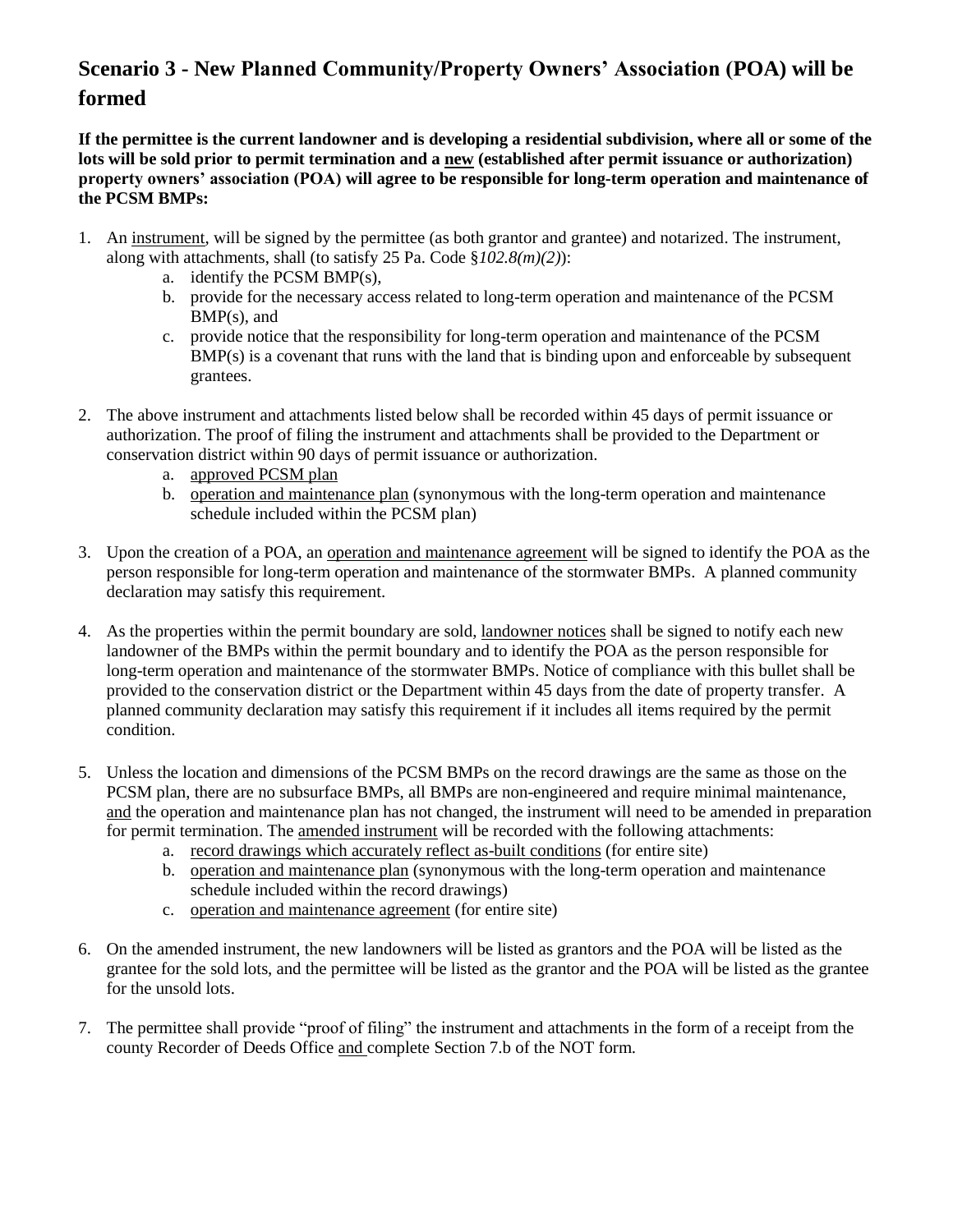## **Scenario 4 - Existing Planned Community/Property Owners' Association (POA)**

**If the permittee is the current landowner and is developing a residential subdivision, where all or some of the lots will be sold prior to permit termination and an existing (prior to permit issuance or authorization) property owners' association (POA) will agree to be responsible for long-term operation and maintenance of the PCSM BMPs:**

- 1. The permittee will provide a copy of the approved PCSM plan, containing an operation and maintenance plan, to the POA.
- 2. An operation and maintenance agreement will be signed by the POA to identify the POA as the person responsible for long-term operation and maintenance of the stormwater BMPs. A revised Planned Community Declaration may satisfy this requirement.
- 3. An instrument, will be signed by the permittee as the grantor and the POA as the grantee and notarized. The instrument, along with attachments, shall (to satisfy 25 Pa. Code §*102.8(m)(2)*):
	- a. identify the PCSM BMP(s),
	- b. provide for the necessary access related to long-term operation and maintenance of the PCSM BMP(s), and
	- c. provide notice that the responsibility for long-term operation and maintenance of the PCSM BMP(s) is a covenant that runs with the land that is binding upon and enforceable by subsequent grantees.
- 4. The above instrument and attachments listed below shall be recorded within 45 days of permit issuance or authorization. The proof of filing the instrument and attachments shall be provided to the Department or conservation district within 90 days of permit issuance or authorization.
	- a. approved PCSM plan
	- b. operation and maintenance plan (synonymous with the long-term operation and maintenance schedule included within the PCSM plan)
	- c. operation and maintenance agreement
- 5. As the properties within the permit boundary are sold, landowner notices shall be signed to notify each new landowner of the BMPs within the permit boundary and to identify the POA as the person responsible for long-term operation and maintenance of the stormwater BMPs. Notice of compliance with this bullet shall be provided to the conservation district or the Department within 45 days from the date of property transfer. A planned community declaration may satisfy this requirement if it includes all items required by the permit condition.
- 6. Unless the location and dimensions of the PCSM BMPs on the record drawings are the same as those on the PCSM plan, there are no subsurface BMPs, all BMPs are non-engineered and require minimal maintenance, and the operation and maintenance plan has not changed, the instrument will need to be amended in preparation for permit termination. The amended instrument will be recorded with the following attachments:
	- a. record drawings which accurately reflect as-built conditions (for entire site)
	- b. operation and maintenance plan (synonymous with the long-term operation and maintenance schedule included within the record drawings)
	- c. operation and maintenance agreement (for entire site)
- 7. On the amended instrument, the new landowners will be listed as grantors and the POA will be listed as the grantee for the sold lots, and the permittee will be listed as the grantor and the POA will be listed as the grantee for the unsold lots.
- 8. The permittee shall provide "proof of filing" the instrument and attachments in the form of a receipt from the county Recorder of Deeds Office and complete Section 7.b of the NOT form.